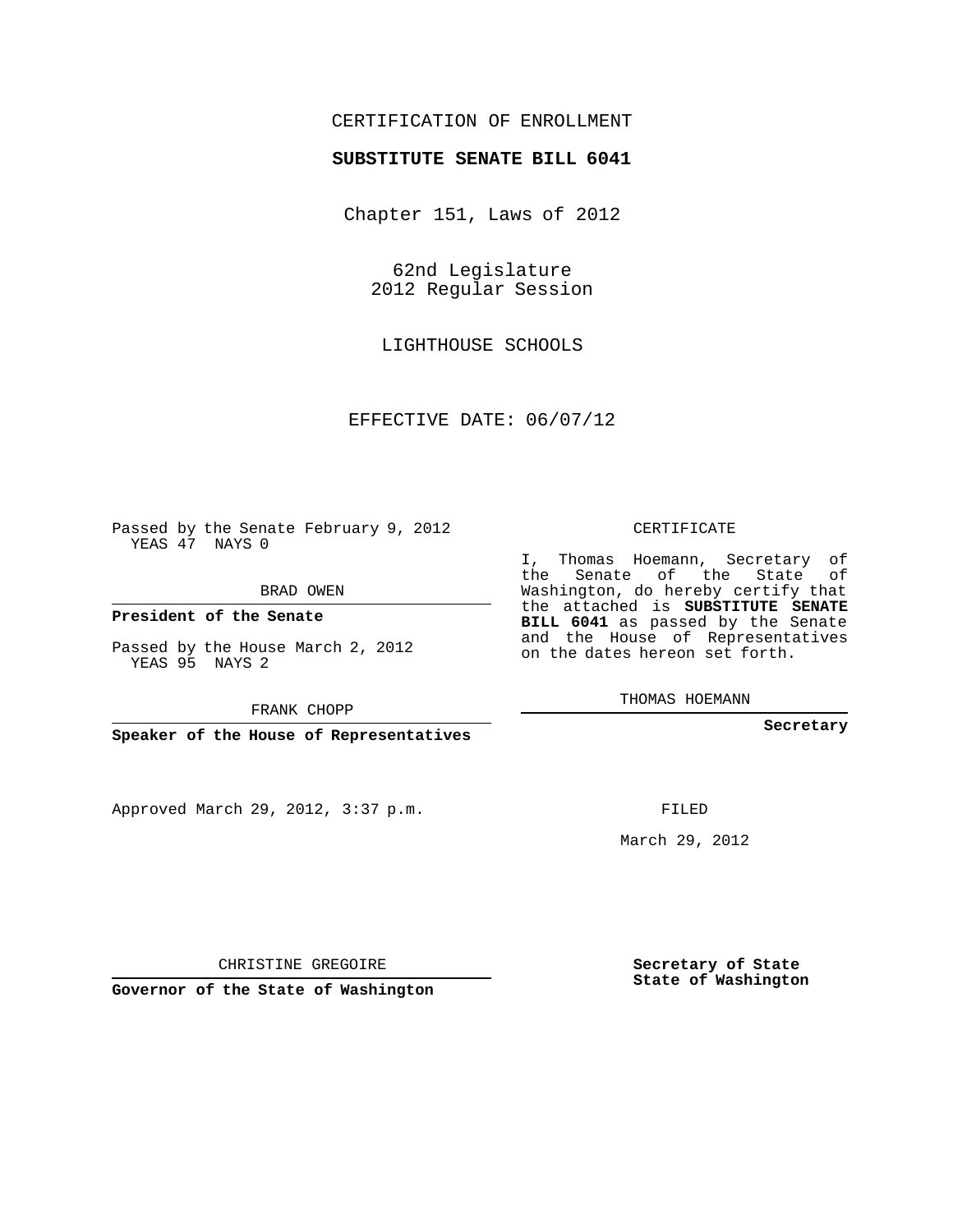## **SUBSTITUTE SENATE BILL 6041** \_\_\_\_\_\_\_\_\_\_\_\_\_\_\_\_\_\_\_\_\_\_\_\_\_\_\_\_\_\_\_\_\_\_\_\_\_\_\_\_\_\_\_\_\_

\_\_\_\_\_\_\_\_\_\_\_\_\_\_\_\_\_\_\_\_\_\_\_\_\_\_\_\_\_\_\_\_\_\_\_\_\_\_\_\_\_\_\_\_\_

Passed Legislature - 2012 Regular Session

**State of Washington 62nd Legislature 2012 Regular Session**

**By** Senate Early Learning & K-12 Education (originally sponsored by Senators McAuliffe, Litzow, Rolfes, and Hobbs)

READ FIRST TIME 01/24/12.

 1 AN ACT Relating to lighthouse schools; amending RCW 28A.630.065; 2 and adding a new section to chapter 28A.630 RCW.

3 BE IT ENACTED BY THE LEGISLATURE OF THE STATE OF WASHINGTON:

 4 **Sec. 1.** RCW 28A.630.065 and 2010 c 238 s 2 are each amended to 5 read as follows:

 6 (1) Subject to funds appropriated for this purpose, the 7 superintendent of public instruction shall designate ((<del>up to three</del>)) 8 schools at the elementary, middle ((schools and up to three)), and high 9 school((s)) <u>level</u> to serve as resources and examples of how to combine 10 the following best practices:

11 (a) A small, highly personalized learning community;

12 (b) An interdisciplinary curriculum with a strong focus on science, 13 technology, engineering, and mathematics delivered through a project-14 based instructional approach; and

15 (c) Active partnerships with businesses and the local community to 16 connect learning beyond the classroom.

17 (2) The designated elementary, middle, and high schools shall serve 18 as lighthouse programs and provide technical assistance and advice to 19 other ((<del>middle and high</del>)) schools and communities in the initial stages